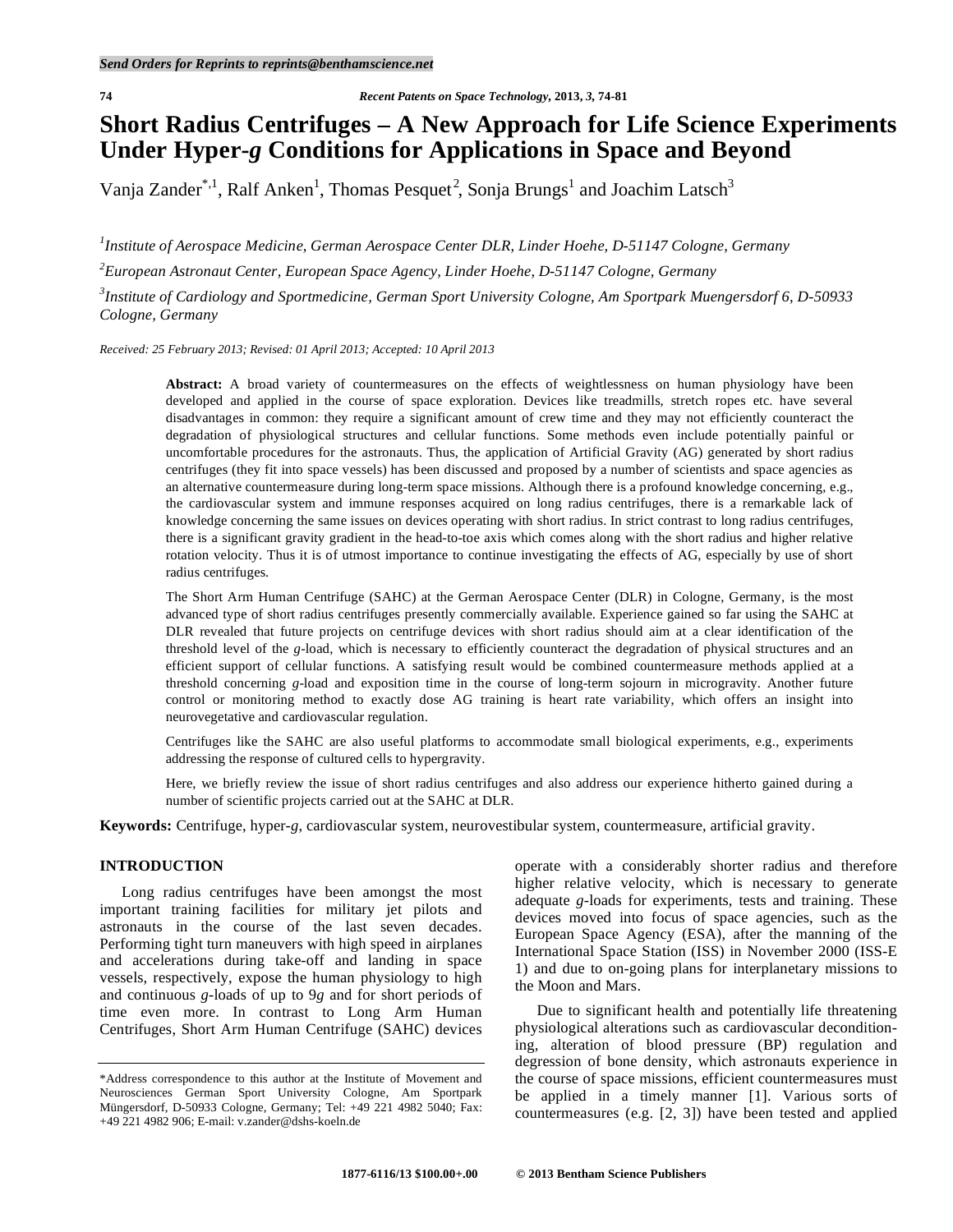during space exploration in the course of the  $20<sup>th</sup>$  century and the first decade of the  $21<sup>st</sup>$  century. Fixed treadmills, pneumatical resistance devices [2], low body negative pressure (LBNP) devices, exercises with stretch ropes, modified bicycles and self-propelled centrifuge devices [3] are in use in order to prevent excessive degradation of physiological structures and recent patents in the field are included.

 All countermeasures mentioned above have something crucial in common: they demand a remarkable share of crew time and resulted to be inefficient to counteract general degradation of physiological structures. Thus, the application of AG generated by short radius centrifuges is under intense assessment in Europe and in other parts of the world [4].

 The rotation of at least one subject in supine or sitting position can generate a centrifugal force which simulates the gravity-induced physiological effects while standing at a certain *g*-load. Apart from application of short radius centrifuges in space these devices could be installed on interplanetary destinations such as Mars and the Moon, since the gravity on Mars is only 1/3 compared to gravity on Earth. Besides the application of AG in space related research centrifuges with short radius ([e.g. 3]) could also be beneficial in the field of sports medicine and competitive sports, rehabilitation and therapy of temporary or permanently immobilized persons [5]. However, there is still a remarkable lack of knowledge concerning the effects of AG generated by a short radius centrifuge and especially the effect of the gravitational gradient on haemodynamics and cardio-vegetative regulation in humans [6].

 Therefore, one major objective of future research projects involving short radius centrifuges must be to achieve a basic description and essential knowledge of AG effects/the gravitational gradient effect generated by such a device on the cardiovascular system and the autonomous nervous system (ANS). In particular, questions concerning the heart rate (HR), heart rate variability (HRV) and BP regulation as well as aortic and carotid baroreceptor function should be addressed. The answer to those questions may consequently lead to an optimized training procedure, as far as *g*-load and exposition time are concerned, on a short radius centrifuge for persons designated to participate in space missions.

# **TECHNICAL ASPECTS**

# **The Concept of Short Radius Centrifuges**

 There are a number of differences between long radius and short radius centrifuge (Figs. **1-3**) devices, as far as rotation velocity, achievable *g*-load, gravity gradient, position of the subject etc. are concerned. Short radius centrifuges require a higher rotation velocity in order to generate a *g*-load adequate to perform training and experiments in AG. There is a severe side-effect of the higher rotation velocity though. Alongside the AG a significant gravitation gradient is generated in the course of centrifugation. Since the head of the subject is oriented towards the stator of the centrifuge and the feet are oriented towards the outer perimeter of the nacelle (Fig. **3**), there is a gradient in the gravitational field along the head-to-toe axis of the subject on a short radius centrifuge. This gradient requires further assessment, since it has a tremendous impact on the cardiovascular system during application of AG. Additionally the short arm centrifuges generate significant Coriolis forces and motion sickness stimuli if the head is moved, at least until adaptation occurs. Nevertheless, studies on adaptation have shown successful adaptation by most subjects to head movements even at high *g*-load [5].

 The major reason why short radius centrifuges are particularly attractive is the diameter of standard space vessels, which is sufficient to contain such a device. A 2 m radius AG device would permit subjects to stand upright and even to perform exercises within the device. Some short radius centrifuges are designed to be self-propelled by a pedaling subject. The active exercise on an ergometer bicycle while being exposed to AG with a significant gravity gradient in the head-to-toe axis should protect the subjects from syncope.

# **Technical Specification of the Short Arm Human Centrifuge (SAHC) at the DLR Institute of Aerospace Medicine**

 Currently, there is one short radius centrifuge at the German Aerospace Center (DLR) in Cologne active, called Short Arm Human Centrifuge (SAHC – TN-0007-VE, QinetiQ Company, Antwerp (Belgium). This kind of short radius centrifuge is the most advanced type which is presently commercially available. Another sample exists at the Institute for Space Medicine and Physiology (MEDES) in Toulouse (France).

 With this centrifuge provided by ESA and operated by DLR, test subjects can be exposed to various accelerations in supine and sitting position up to 4.7*g* at the level of feet. The research activities are focused on the development of countermeasures against gravity-induced physiological changes and the subsequent medical risks. Although the test subjects shall feel comfortable during centrifuge experiments and the scientist's requirements are taken into account, subject's safety is of utmost importance. This is guaranteed by continuous monitoring of vital signs by a physician, the so called Medical Monitor (MM) (Fig. **3**) situated in the Centrifuge Control Room next to the Centrifuge Room (Fig. **2**). At the same time SAHC's technical performance is controlled by the Centrifuge Operator (CO). The experimental lead is performed by a research member of staff, the so called Experiment Operator (ExO).

 On the SAHC, two test subjects in identical position (supine or sitting) can be spun at the same time. In both positions, the inclination of the nacelle is variable between -  $10^{\circ}$  and  $+90^{\circ}$  (seat) or 87° (bed). Additional equipment for scientific assessment and ergometric exercise can be implemented according to the scientist's requirements.

## **Scientific Scope**

- Development of effective countermeasures against cardiovascular and neuromuscular degradation in human physiology.
- Investigation of effects of AG on the cardiovascular and the neurovestibular system.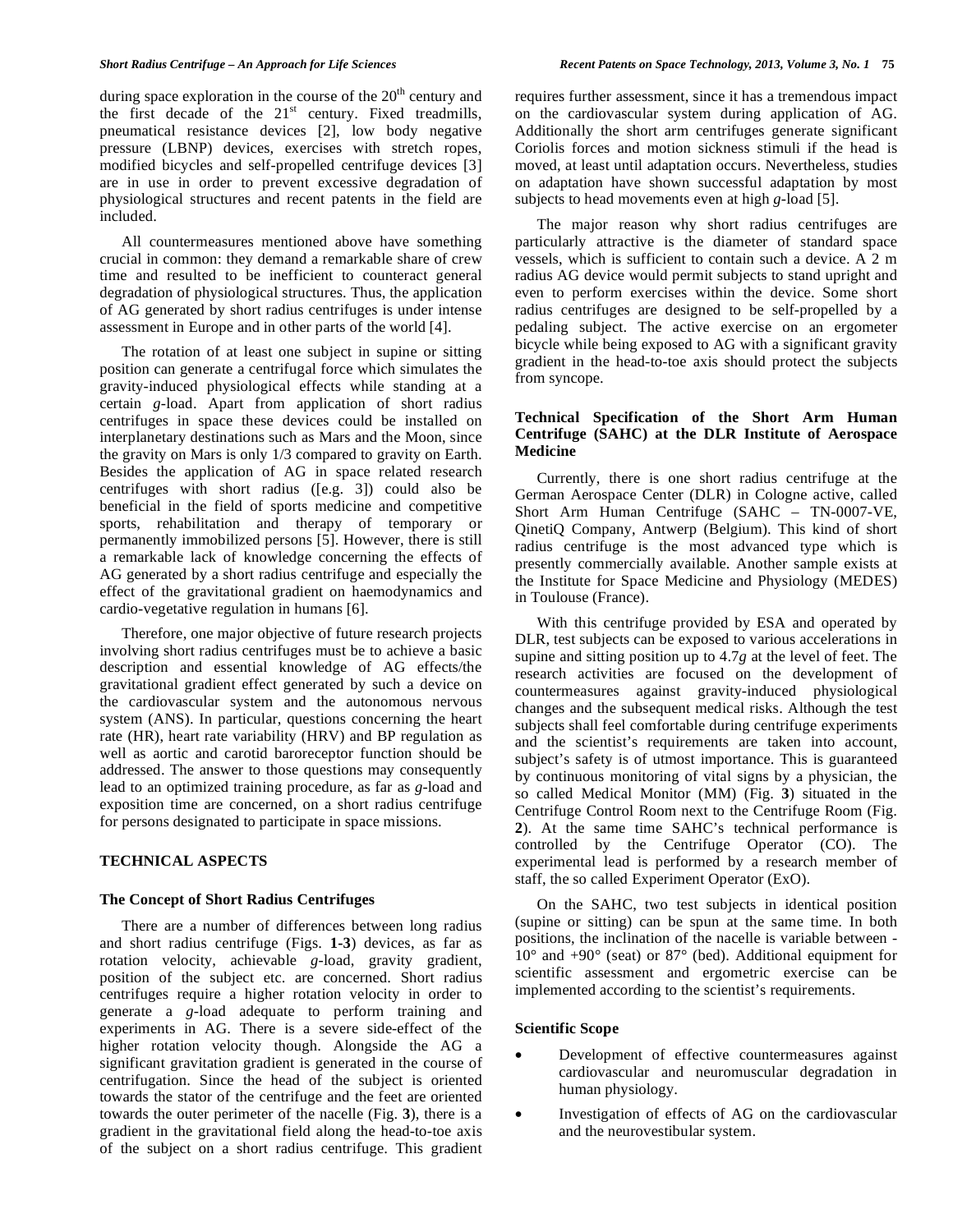

**Fig. (1).** Short Arm Human Centrifuge (SAHC) at the German Aerospace Center (DLR) in Cologne, Germany.

- Assessment of orthostatic and vestibular tolerance of pilots, parabonauts and astronauts.
- Fundamental research, e.g., with respect to osteoporosis and muscle atrophy.
- SAHC as an instrument for clinical and experimental studies.
- Research in the field of cell physiology (using particular devices to hold experimental setups for, e.g., biotechnological or cell physiological experiments, fitted to the nacelles).

## **Technical Data**

 Beginning in spring 2011, six scientific projects have been performed at the SAHC at DLR. The first study to be performed was the SAHC – Coagulation Study (SAHC – COA), which assessed the coagulation parameters in the blood prior and post a constant application of AG (2*g* at the level of feet) on behalf of the DLR. The second study, called SAHC – Cognition Study (SAHC – COG) was performed on behalf the German Sport University Cologne. That project assessed the cognition and the perfusion of the human brain prior, during and post application of AG by measuring the activity of the brain by using non-invasive methods such as Electroencephalography (EEG) and Near-Infrared Spectroscopy (NIRS). Further studies have been performed in cooperation with the Charité – Universtitätsmedizin Berlin, The University of Applied Sciences Bonn, and the University of Bonn. All studies mentioned above were performed using programmed *g*-load profiles and according to the scientists requirements [7].

 Regarding operations, these studies led to a variety of important experiences concerning the utilizability of this particular type of centrifuge, which are summarized in the



**Fig. (2).** Short Arm Human Centrifuge (SAHC), Life Science Platforms (LSP) and nacelles (NA) of the SAHC.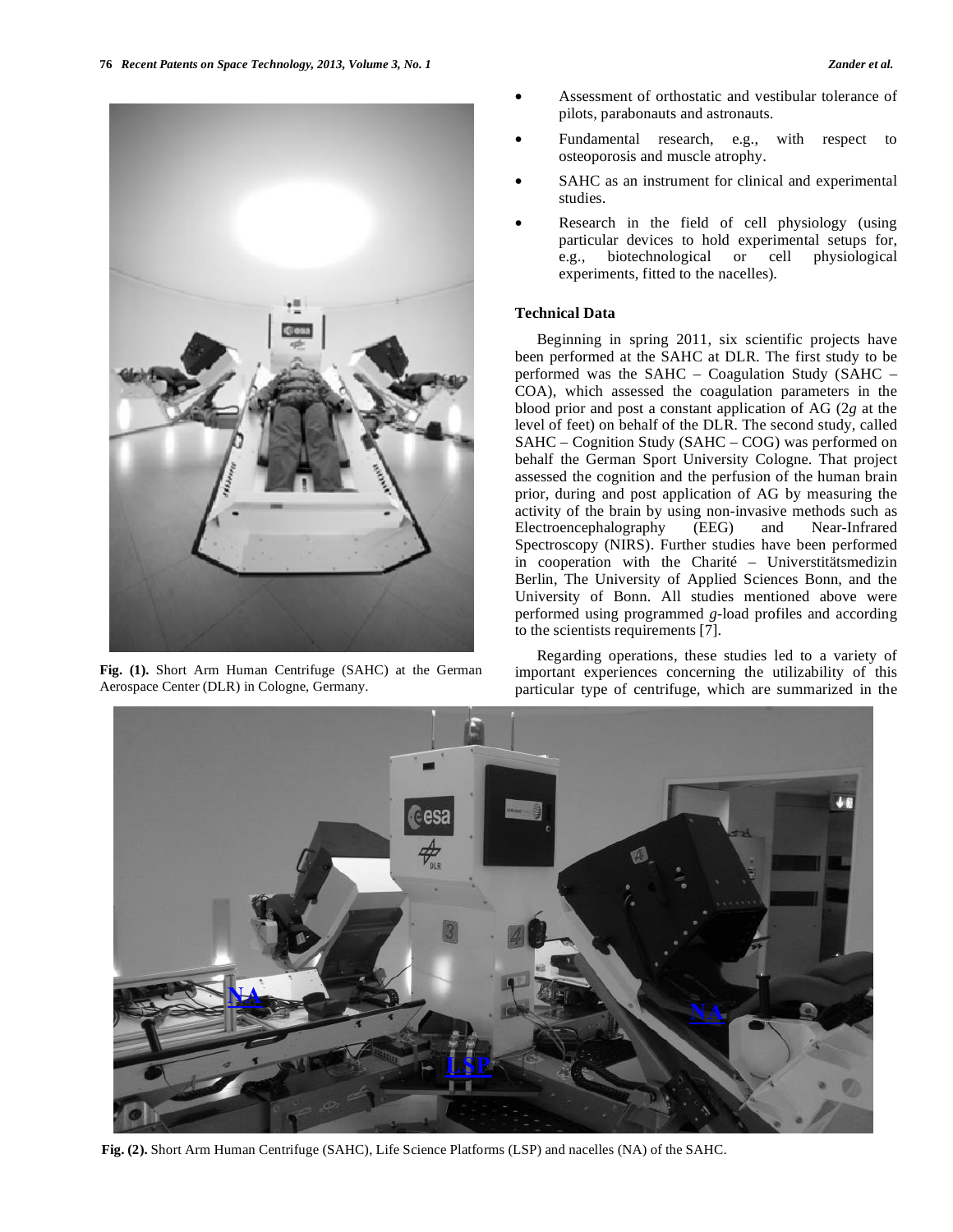

**Fig. (3).** Short Arm Human Centrifuge (SAHC) Subject in preparation for the run by the Medical Monitor (MM), the Experiment Operator (ExO) and the Centrifuge Operator (CO).

following. Though a budding device, which proved its capability of applying exact *g*-loads by using programmed profiles during complex scientific studies, there are drawbacks in the SAHC design as far as modification of nacelles, payload capacity of the nacelles, payload capacity of the life science platforms (LSP), variety of installable scientific equipment, capability of monitoring two subjects at a time and reachable *g*-load are concerned. Additionally, during the studies mentioned above, subjects had to be spun one at a time, since there is no way to reduce the *g*-load individually for one subject. Concerning the g-load, the lesson has been learnt that 2*g* over an average exposition time of 30 minutes are well capable of initiating syncope. With the new short radius centrifuge (: envifuge), which is integrated into the new-built : envihab complex at the DLR, the experiences made with the SAHC were used to build a new generation of short radius centrifuges. The : envifuge is capable of generating a *g*-load of up to 6.4*g* at the outer perimeter. With the new grid structure built above the nacelles and a remote controlled robotic arm, the : envifuge is capable of performing a number of new assessments. At the same time the nacelles can be individually moved away towards the stator in the course of centrifugation. Therefore, the *g*-load can be adjusted automatically if necessary.

## **Application of AG in Space**

 Outer space (defined by an altitude of more than 100 km) is one of the harshest environments one may find and certainly not hospitable to the human physiology. Vacuum, extreme temperatures and radiation are out of scope of this

| Table 1. | <b>SAHC Technical Specifications</b> |  |
|----------|--------------------------------------|--|
|          |                                      |  |

| max. radius (outer perimeter) | $2.82 \text{ m}$              |
|-------------------------------|-------------------------------|
| max. centrifugal acceleration | $4.7g$ at the outer perimeter |
| min, centrifugal acceleration | $0.1g$ at the outer perimeter |
| max. g-acceleration rate      | 0.25g/s                       |
| max, rotor revolution         | $40$ rpm                      |
| min. rotor revolution         | $5.7$ rpm                     |
| number and type of nacelles   | 2 beds                        |
|                               | 2 seats                       |
| max. payload                  | 550 kg                        |

manuscript, but long-term spaceflight has further challenges in store for the human physiology as well as for the technical equipment aboard a space vessel, i.e., the effect of weightlessness. Weightlessness has a number of severe effects on human physiology, some of which can be mitigated by application of AG generated by a short radius centrifuge or combined countermeasures. However, no formal human AG experiments or training were performed in space during the first 50 years of space exploration.

 During the first spaceflight concerns focused on the "space adaptation syndrome" since the missions in weightlessness lasted only for few days. Degradation of the cardiovascular system and the musculoskeletal system were not assessed before the Skylab mission in the course of the early 1970s [8]. During the Skylab mission the crew used the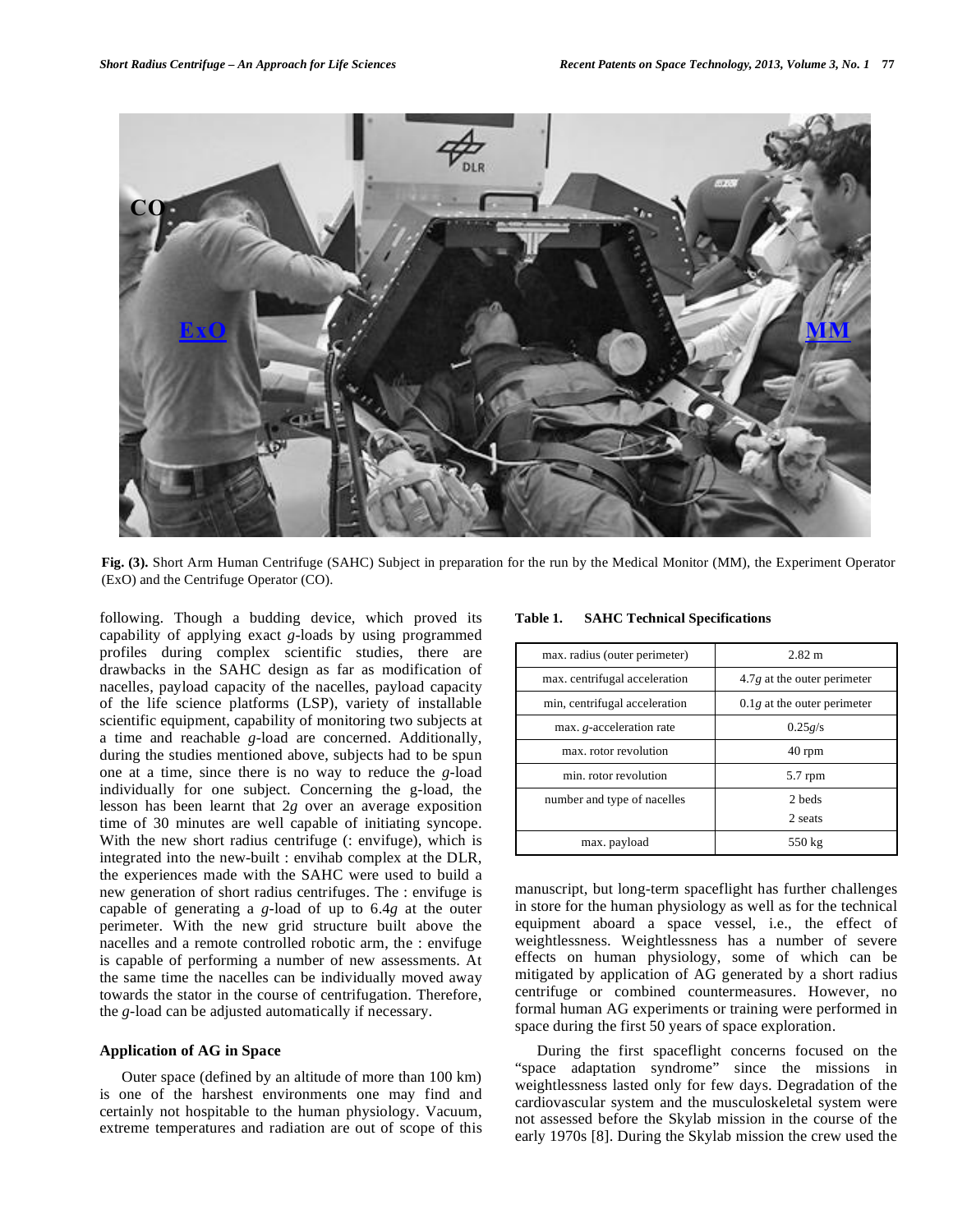empty space compartment to run around the curved inner hull. One may say the crew generated self-propelled AG by running. Though no relevant AG experiments have been performed, on few occasions centrifugation for other purposes has produced a measure of centripetal acceleration. In the course of the First International Microgravity Laboratory (IML-1) Spacelab mission, subjects were turned on a rotator with their head 0.5 m off the stator, generating a *g*-load of -0.22*g* at the level of head and approximately +0.36*g* at the level of feet [9]. In contrast to IML-1, during the Neurolab Spacelab mission four subjects developed some sort of immunity to orthostatic instability. At the same time they did not show any common decrease in vestibular sensitivity to tilt [10, 11]. Further assessments were performed in the course of long-duration mission aboard the space stations Saljut and Mir [12].

# **Technical Requirements of the ISS Environment to a Short Radius Centrifuge**

 The ISS is a complex assembly of cylindrical modules. It weighs approximately 250 t and measures 108.5 x 72.8 m for the total habitat volume of  $837 \text{ m}^3$ . The diameters of the modules vary slightly between 4.28 m and 4.72 m and their length is comprised, depending on the module, between 6.5 m and 11.2 m (not considering the airlocks). The ISS flies in the vacuum of space while maintaining an internal pressure of 103.3 kPa, equivalent to the pressure on the Earth's surface with a slightly elevated  $CO<sub>2</sub>$  level. The range of inside temperature is actively maintained between 18°C and 26°C. The 8 wings of solar arrays are capable of generating up to 84 kW of power, most of which is used by the vessel's systems and payloads or otherwise used to charge batteries. The available electrical energy, on the United States Orbital Segment side, is a stabilized 124 V and power outlets are widely available. Data connections are available *via* buses (MIL 1553) or LAN cables (Ethernet 802.3). Telemetry downlink and telecommand and data uplink are available *via*  the Transmitter Data Service Request constellation and in the Ku and S frequency band. The ISS can also stream live video channels for scientific purposes.

 The microgravity conditions aboard the ISS are the following:

- Residual acceleration at the center of mass:  $3.9 \times 10^7 g$
- The level of microgravity decreases as one moves away from the center of mass of the structure.

 All technical aspects mentioned above, such as the power consumption, telecommunication, medical surveillance of the subjects, weight etc., have to be taken into account in case a short radius centrifuge is planned to be installed aboard the ISS or any other space vessel. Though the power supply, the medical surveillance, the various environmental conditions and the vibration generated by such a device are issues that should not be neglected, the matter of utmost importance is obviously the space. Since the room onboard a space vessel even as vast as the ISS is scarce, the fitting of a short radius centrifuge in a diameter of any module and the placing of such a device requires a thorough study of volume envelope *vs* subject posture. Such a device would be installed aboard the ISS in order to counteract the negative effects of microgravity during long space missions [13].

## **LIFE SCIENCES ASPECTS**

# **Effects of AG and the Gravity Gradient Generated by a Short Radius Centrifuge on the Human Physiology**

 The sojourn in the microgravity environment results not only in immediately detectable changes such as the neurocognitive impairments but also in mid-term and longterm deconditioning of physiological structures such as the cardiovascular system and the musculoskeletal system. These changes are confirmed by a number of studies, which assessed the astronaut's cardiovascular system prior, during and post long-term sojourn in microgravity [14]. Thus, strict physical activity protocols and a number of various countermeasures are applied in order to maintain the integrity of, e.g., the cardiovascular system and the musculoskeletal system and consequently the general physical fitness. The current ESA and DLR strategy involves the application of AG in order to counteract cardiovascular, metabolic, cellular and musculoskeletal deconditioning. The application of AG generated by short radius centrifuges came even more into focus due to current plans for interplanetary missions to the Moon and Mars [15].

 Thus, the application of AG generated by short radius centrifuges is under intense assessment in Europe and elsewhere in the world ([e.g. [4]). The rotation of at least one subject in supine or sitting position can generate a centrifugal force which simulates the gravity-induced physiological effects while standing at a certain *g*-load. At the same time a short radius centrifuge generates a severe gravitational gradient in the head-to-toe axis, which considerably effects cardio-vegetative regulation and haemodynamics in humans. Therefore, future projects should aim to expand the scientific knowledge of effects of AG on the cardiovascular system, the ANS, the musculoskeletal system, the cognitive perception and the cellular functions [16]. These assessments ought to have an essential impact for future in-spaceflight and post-spaceflight countermeasures, since the application of SAHC devices have been proposed by a number of space agencies and scientists (e.g., [17]) in order to expose astronauts to AG in the course of sojourn in microgravity.

 Hence, the SAHC is proposed as a potential countermeasure method against degradation of various physiological structures and cellular systems. Though budding devices, the short radius centrifuges are not ready for practical countermeasure applications yet, since there is a considerable lack of knowledge as far as physiological and cellular effects of AG generated by SAHC devices is concerned.

# **Heart Rate Variability – A Central Parameter for Life Science Experiments**

 The relationship between microgravity related cardiovascular decompensation and HRV have been assessed during few previous studies [18, 19], since the HRV represents the vegetative regulation of the cardiovascular system [20-22]. The HRV is an important and easy to measure indicator of cardiovascular function and has been assessed during gravity transitions [20]. Seps *et al*. reported (2002) Sasaki *et al*. reported (1999) a strong relationship between AG (2*g* at the level of feet), applied by a short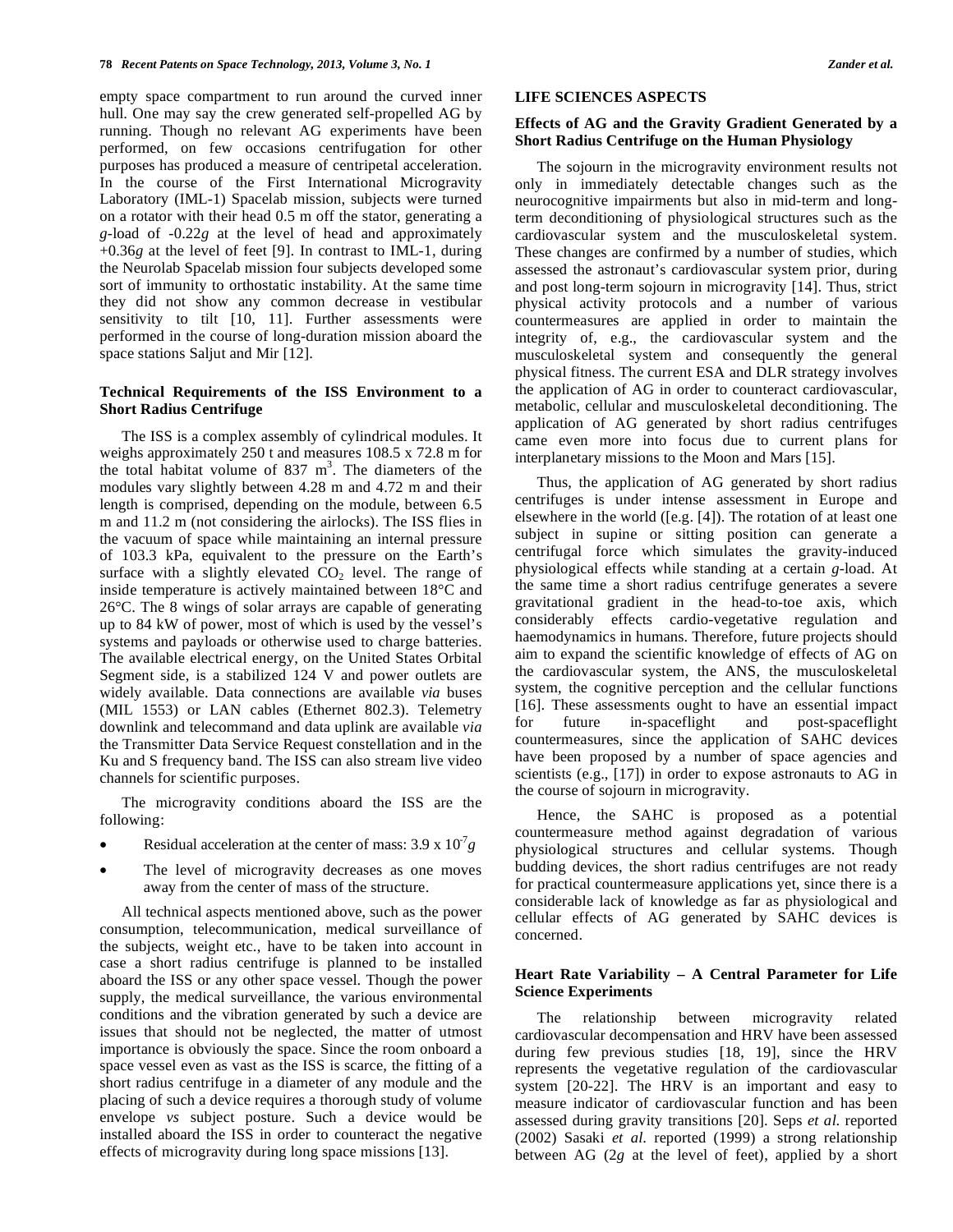radius centrifuge and a significantly reduced cardiovascular degradation during sojourn in microgravity.

 HRV is an imminent expression of sympathetic and parasympathetic influences of the function of the heart [23]. Arrhythmias, which are essential for standard diagnostics in the field of medicine and sportsmedicine [24] vary between non-hazardous respiratory sinus arrhythmias (RSA) and chronicle atrial fibrillation. This important parameter has considerable potential in assessing the role of ANS functions in healthy individuals and patients [25]. The HRV is defined as variation and fluctuation of heart rate during a certain period of time [26]. RSA is one of the principle components of HRV. Migeotte *et al*. (2009) demonstrated that the effects of hypergravity or AG, respectively, on RSA can mimic the effects observed after spaceflight cardiovascular deconditioning. The reason for this effect is the significant gravity gradient along the head-to-toe axis, which occurs when AG is generated by a short radius centrifuge. Data from Migeotte (2009) suggest that RSA and therefore HRV change under hypergravity conditions due to venous pooling in the peripheral limbs, the subsequent reduced filling of the right atrium and the autonomic adaptation. In their conclusion Migeotte *et al*. (2009) call for additional assessments and further studies addressing both changes in the overall *g*-load and the gravity gradient to find a proper *g*load for this countermeasure method and in order to evaluate the dose-response of the gradient effect. Furthermore, data from [6] suggest changing the angle of the SAHC or experiments during hyper-*g* phases of a parabolic flight in order to modify/eliminate the gradient in the gravitational field. Since gravity in general and hyper- and microgravity in particular have an influence on various aspects of the cardiovascular system and the ANS, upright positioning (under 1*g* condition) usually causes sub diaphragmatic gravitation blood pooling primarily within the venous system [27]. As a result, the venous return to the right atrium and the cardiac output subsequently decrease in all upright objects [28] and in supine posture, respectively, during centrifugation. Tilt table tests (TTT) studies in subjects with postural fainting resulted in excessive splanchnic pooling. Thoracic hypovolaemia and increased peripheral resistance appear immediately before syncope [29]. The HRV data which were recorded during the same study support the hypothesis of higher sympathetic activation in fainters soon after head up tilt (HUT) with sympathetic withdrawal and parasympathetic activation just before fainting. Intravascular pooling mainly within the splanchnicus, the pelvis and the legs is a commonly regarded phenomenon of space related

experiments with devices such as SAHC, LBNP and TTT [28]. Stasis of circulation, especially insufficient venous reflux, the decreased filling of the right atrium and a reduction in arterial resistance are the main risk factors for orthostatic related loss of consciousness [31, 32] and spontaneous venous thrombosis with fatal consequences [33]. Plans to implement a HRV measurement as a solid control tool for user applied short radius centrifugation at the SAHC at DLR are currently under way.

 Short radius centrifuges are a novel concept of preventing the decaying effects of long term weightlessness on humans. Therefore, the feasibility of a SAHC on a space vessel is an object of interest for space medicine as well as space engineering. Regarding the benefits of AG applied by a SAHC device the risks for astronauts or test subjects here on Earth should not be neglected.

# **Application of Short Radius Centrifuges in Basic Biomedical Research**

 The supine table of the SAHC (Fig. **4**) serves plenty of room for biotechnological or cell biological experiments. The effects of AG on the response of immune cells have recently been under investigation. A Photomultiplier (PMT) 2D-clinostat (Fig. **5**) was implemented on the supine position of the SAHC. This experimental setup (Fig. **4**) enabled online kinetic luminescence assays during hypergravity. First results on the activity of immune cells during centrifugation have been published [34].

 The clinostat, usually designed as a microgravity simulator, was used as a measurement device on the SAHC as well as during parabolic flights. With the assistance of a special computer program and a relay box, the clinostat and centrifuge can be employed consecutively in order to perform a ground-based parabolic flight like *g*-profile.

 Further insight on cell morphology and cellular responses can be gained with the use of the SAHC, due to the advantage of online monitoring instead of commonly used end point measurements. Multiwell plate readers can be installed on the supine position of the centrifuge in order to explore different parameter according to specialized absorbance, fluorometric and luminescent assays. Furthermore, online observation of the cell morphology with confocal laser scanning microscope technique is currently in preparation. Multiwell plate reader as well as microscope is to be installed on a rocker on the SAHC to ensure the *g*-force acting perpendicular on the attached cells [34, 35].



**Fig. (4).** Photomultiplier clinostat (black box), frequency counter and power supply (left) and details (PMT, cuvette, motor) (right).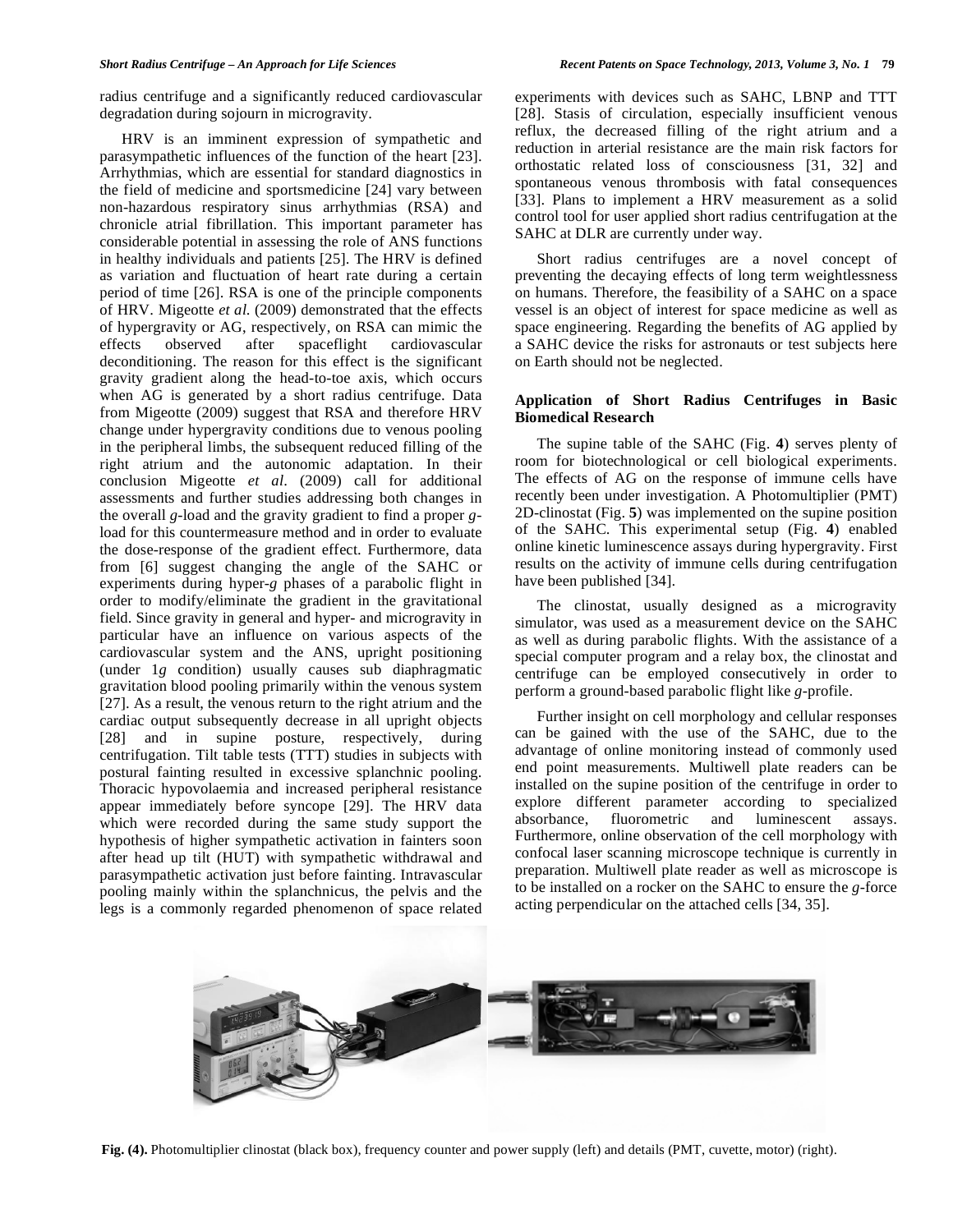

**Fig. (5).** The heating box installed on a supine position of the SAHC. The PMT clinostat is located within the heating box.

 Overall, short radius centrifuges such as the SAHC at the DLR, Cologne, provide a platform for carrying out a variety of experiments addressing human-physiological issues in order to yield clues and insights regarding possible countermeasures against effects of weightlessness using AG during prolonged space flight. Moreover, such centrifuges can easily be adapted to be used in basic biomedical research in carrying devices containing, e.g., cell biological experiments.

### **CONFLICT OF INTEREST**

 The authors confirm that this article content has no conflict of interest.

#### **ACKNOWLEDGEMENTS**

 This work was supported by the ESA, the DLR Institute of Aerospace Medicine and the German Sport University Cologne (DSHS) Institute of Cardiology and Sports medicine. The authors also thank the subjects who participated in the experiments and studies, the SAHC team for the operational guidance as well as the Studio Michael Najjar for the use of the graphical material in this manuscript.

## **REFERENCES**

- [1] G. Clèment, A. Pavy-Le Traon, "Centrifugation as a countermeasure during actual and simulated spaceflight: A review", *Eur J Appl Physiol,* Vol.92, pp. 235-248, 2004.
- [2] I. Retat, *"Micro-g neutral platform for space travel missions,"* U.S Patent US5098040 A, 1992.
- [3] G. Mullenburg, J. Vernikos, *"Human powered centrifuge,"* U.S Patent US5616104 A, 1997.
- [4] G. Clèment, K. Slenzka, "Fundamentals of Space Medicine", Microcosm Press, El Segundo and Springer, Dordrecht. 2006.
- [5] L.R. Young, H. Hecht, L.E. Lyne, K.H. Sienko, C.C. Cheung, J. Kavelaars, "Artificial gravity: head movements during short-radius centrifugation", *Acta Astronaut.,* Vol. 49(3-10), pp. 215-26, 2001.
- [6] P.F. Migeotte, N. Pattyn, R. Vanspauwen, X. Neyt, M. Acheroy, P. Van de Heyning, F.L. Wuyts, "Respiratory sinus arrhythmia on the ESA-short-arm human centrifuge", *IEEE Eng Med Biol Mag.,* Vol. 28(6), pp. 86-91, 2009.
- [7] T. Sasaki, K.I. Iwasaki, K. Hirayanagi, N. Yamaguchi, A. Miyamoto, K. Yajima, "Effects of daily 2-Gz load on human

cardiovascular function during weightlessness simulation using 4 day head-down bed rest", Vol. 36(3), pp. 113-23, 1999.

- [8] R.S. Johnston, L.F. Dietlein, "Biomedical Results from Skylab", NASA SP-377, Washington D.C.: NASA, 1977.
- [9] A.J. Benson, F.E. Guedry, D.E. Parker, MF. Reschke, "Microgravity vestibular investigations: perception of selforientation and self-motion", *J Vestib Res,* Vol. 7, pp. 453-457, 1997.
- [10] S.T. Moore, G. Clement, T. Raphan, B. Cohen, "The human response to artificial gravity in a weightlessness environment: Results from the Neurolab centrifugation experiments", In: El-Genk MS. Space Technology and Applications International Forum 2000. *American Institute of Physics, College Park,* pp 206-211, 2000.
- [11] S. Moore, G. Clèment, T. Raphan, B. Cohen, "Ocular counterrolling induced by centrifugation during orbital spaceflight", *Exp Brain Res,* Vol. 137, pp. 323-335, 2001.
- [12] A.I. Grigoriev, V.M. Baranov, V.V. Bogomolov, O.G. Gazenko, V.A. Knyazhev, Y.V. Natochin, S.O. Nikolaev, V.V. Polyakov, G.I. Samarin, "Orbital Station Mir: Space Biology and Medicine", Vol. 1 (in Russian). Moscow: IMBP, 2001.
- [13] A.R. Kotovskaia, I.F. Will-Williams, "The short-arm centrifuge: history and possible uses in cosmonautics and health care services", *Aviakosm Ekolog Med.,* Vol. 38(5), pp. 3-11, 2004.
- [14] A.R. Hargens, R. Bhattacharaya, S.M. Schneider, "Space physiology VI: exercise, artificial gravity, and countermeasure development for prolonged space flight", *Eur J Appl Physiol.,* 2012 Oct 19. [Epub ahead of print], 2012.
- [15] S. Lazzer, L. Plaino, G. Antonutto, "The energetics of cycling on Earth, Moon and Mars", *Eur J Appl Physiol.,* Vol. 111(3), pp. 357- 66, 2011.
- [16] A. Bukley, D. Lawrence, G. Clément, "Generating artificial gravity onboard the Space Shuttle", *Acta Astronautica,* Vol. 60, pp. 472- 478, 2007.
- [17] T. Sasaki, K.I. Iwasaki, K. Hirayanagi, N. Yamaguchi, A. Miyamoto, K. Yajima, "Effects of daily 2-Gz load on human cardiovascular function during weightlessness simulation using 4 day head-down bed rest", Vol. 36(3), pp. 113-23, 1999.
- [18] F. Iellamo, M. Di Rienzo, D. Lucini, J.M. Legramante, P. Pizzinelli, P. Castiglioni, F. Pigozzi, M. Pagani, G. Parati, "Muscle metaboreflex contribution to cardiovascular regulation during dynamic exercise in microgravity: insights from mission STS-107 of the space shuttle Columbia", *J Physiol.,* Vol. 1;572(Pt 3), pp. 829-38, 2006.
- [19] J. Tank, R.M. Baevsky, I.I. Funtova, A. Diedrich, I.N. Slepchenkova, J. Jordan, "Orthostatic heart rate responses after prolonged space flights", Vol. 21(2):121-4. Epub 2010 Dec 25, 2011.
- [20] B. Seps, F. Beckers, A.E. Aubert. "Heart rate variability during gravity transitions", *Comput Cardiol.* Vol. 29, pp. 433-6, 2002.
- [21] F. Beckers, B. Seps, D. Ramaekers, B. Verheyden, A.E. Aubert. "Parasympathetic heart rate modulation during parabolic flights", *Eur J Appl Physiol.,* 90(1-2):83-91. Epub 2003 Jun 13, 2002.
- [22] K.I. Iwasaki, T. Sasaki, K. Hirayanagi, K. Yajima, "Usefulness of daily +2Gz load as a countermeasure against physiological problems during weightlessness", *Acta Astronaut.,* Vol. 49(3-10), pp. 227-35, 2001.
- [23] Task Force of the European Society of Cardiology and the North American Society of Pacing and Electrophysiology, "Heart Rate Variability: standards of measurement, physiological interpretation and clinical use" Circulation, Vol. (93), pp. 1043-1065, 1996 / Eur Heart J, Vol. 17(3), pp. 354-81, 1996.
- [24] J. Latsch, H. Predel, "Cardiac arrhythmia in sports Herz", *Review. German Jun*; Vol. 29(4), pp. 420-5, 2004.
- [25] X. Yan, F. Zhang, "Analysis of heart rate variability and its application", *Space Med Med Eng (Beijing).* 1997 Vol. 10(5), pp. 318-22, 1997.
- [26] K. Hottenrott, "Herzfrequenzvariabilität im Sport. Prävention-Rehabilitation-Training".Schriften der Deutschen Vereinigung für Sportwissenschaft, 2001.
- [27] L.B., "Rowell Human Cardiovascular Control", New York: Oxford University Press, 1993.
- [28] D. O'Leary, D. Kimmerly, A. Cechetto, J. Shoemaker, "Differential effect of head-up tilt on cardiovagal and sympathetic baroreflex sensitivity in humans", *Exp Physiol,* Vol. 88, pp. 769–774, 2003.